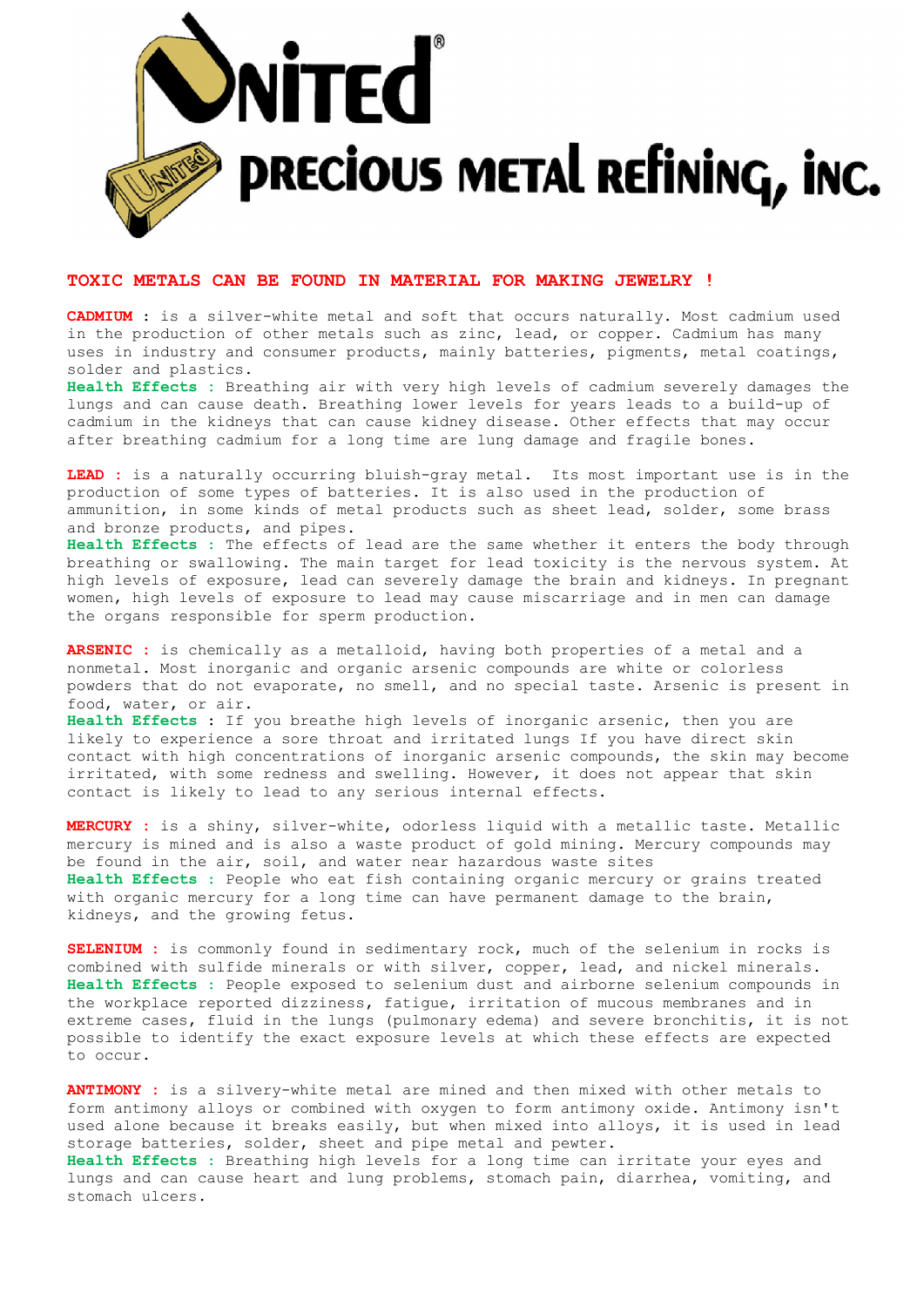

**BARIUM** : is a silvery-white metal that occurs in nature in many different forms called compounds. It is used mostly by the oil and gas industries to make drilling muds to make it easier to drill through rock by keeping the drill bit lubricated. For Jewelry industry is contained in copper.

Health Effects : The health effects of barium have been studied more often in experimental animals than in humans. Rats that ate or drank barium over short periods had build-up of fluid in the trachea (windpipe), swelling and irritation of the intestines, changes in organ weights, decreased body weight, and increased numbers of deaths. Rats that ate or drank barium over long periods had increased blood pressure and changes in the function and chemistry of the heart.

CHROMIUM : is a steel-gray solid with a high melting point. It is used mainly for making steel and other alloys.

Health Effects : Breathing in small amounts of chromium for short or long periods does not cause a problem in most people. However, high levels of chromium in the workplace have caused asthma attacks in people who are allergic to chromium but lung cancer may occur long after exposure to chromium has ended.

BISMUTH : is a white, crystalline, brittle metal with a pinkish tinge. Bismuth metal is used in the manufacture of low melting solders and fusible alloys as well as low toxicity bird shot and fishing sinkers.

Health effects : Bismuth and its salts can cause kidney damage, although the degree of such damage is usually mild. Other toxic results may develop, such as vague feeling of bodily discomfort, presence of albumin or other protein substance in the urine.

BERYLLIUM : is a grayish element and hard that does not occur naturally. The element does occur as a chemical component of certain rocks, coal, oil, soil, and volcanic dust. Most of the beryllium ore that is mined is converted into alloys (mixtures of metals) and are used in making electrical and electronic parts and machinery to molds for plastics.

Health Effects : Beryllium is a metal that can be harmful when you breathe it. The effects depend on how much and how long you are exposed to it. When you breathe it in, beryllium can damage your lungs. When you breathe in large amounts of soluble beryllium compounds, the lung damage resembles pneumonia with reddening and swelling of the lungs.

MANGANESE : is a silver-colored metal somewhat like iron in its physical and chemical properties. Manganese found in many types of rock, rocks containing high levels of manganese compounds are mined. This manganese metal is mixed with iron to make various types of steel. Some manganese compounds are used in the production of batteries

Health Effects : Manganese miners or steel workers exposed to high levels of manganese dust in air may have mental and emotional disturbances, and their body movements may become slow and clumsy. This combination of symptoms is a disease called "manganism". Breathing too much manganese dust can also cause irritation of the lungs. Sometimes this makes breathing difficult and it can also increase the chances of getting a lung infection, such as pneumonia.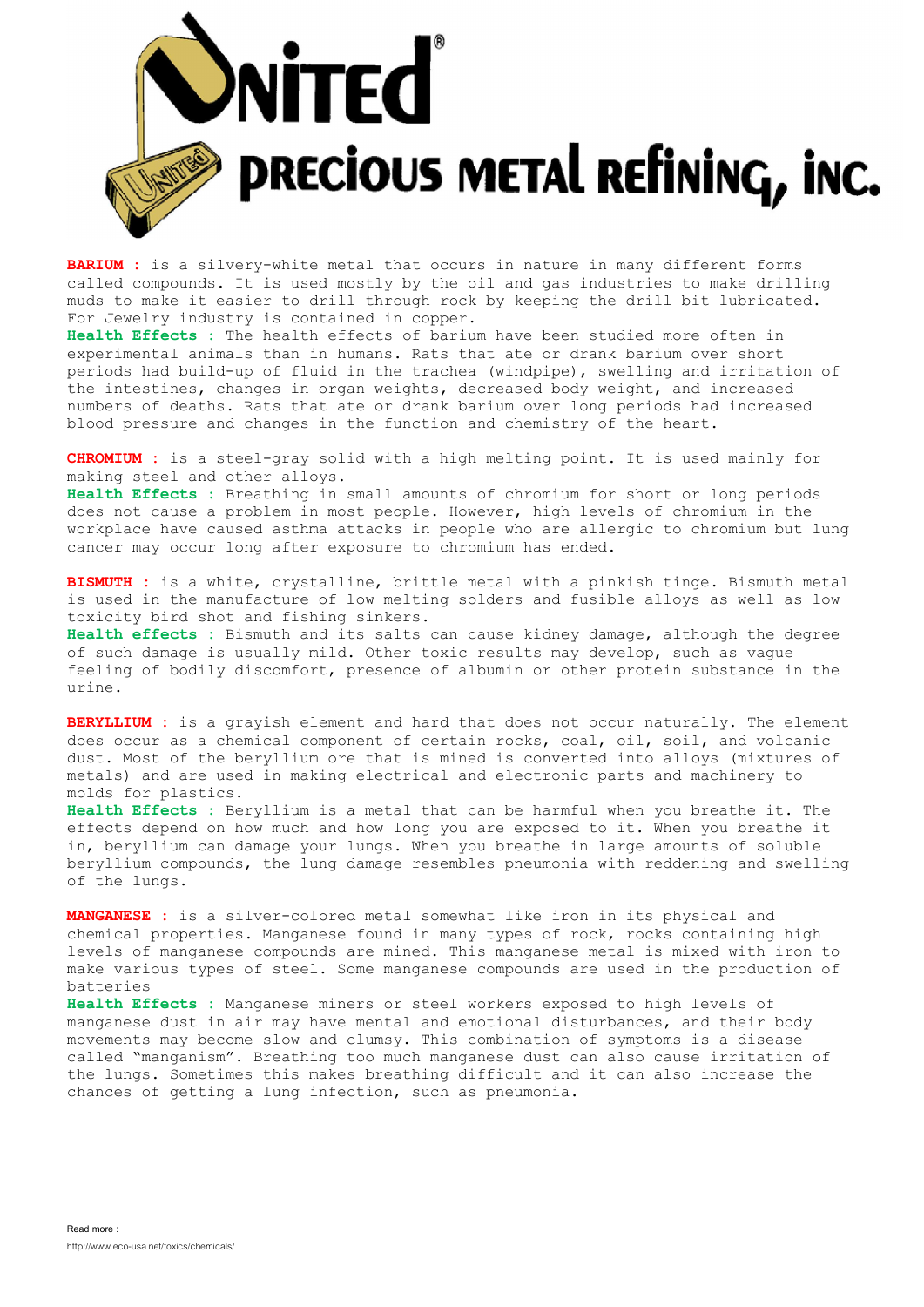

## โลหะอันตรายต่าง ๆ ที่สามารถพบได้จากวัตถุดิบสำหรับการผลิตเครื่องประดับ

ี **แคดเมียม** คือ ธาตุโลหะสีขาวเงิน มีคุณสมบัติ นิ่ม อ่อนตัว และเกิดขึ้นเองตามธรรมชาติ โดยส่วนใหญ่ มักใช้ผสมร่วมกับโลหะอื่นๆ เช่น สังกะสี ตะกั่ว หรือ ทองแดง สำหรับอุตสาหกรรม แบตเตอรี่, เคลือบสีโลหะ น้ำประสานโลหะ และ พลาสติก เป็นต้น ผลกระทบต่อสุขภาพ การรับสารแคดเมียมเข้าสู่ร่างกายผ่านการหายใจในปริมาณที่ไม่มาก แต่เป็นเวลานาน จะมีผลต่อปอดและทำให้กระดูก ้ เปราะบาง และเป็นโรคไต และการหายใจรับอากาศที่มีระดับของแคดเมียมในปริมาณที่สูง จะมีผลอย่างรุนแรงต่อปอดและสามารถทำให้เสียชีวิตได้

<mark>ตะกั่ว</mark> คือ ธาตุโลหะสีเทาฟ้า เกิดขึ้นตามธรรมชาติ มักใช้ในอุตสาหกรรมการผลิตแบตเตอรี่ ผลิตถูกกระสุน ผลิตน้ำประสาน และ เป็นส่วนประกอบ โลหะของสําหรับอุตสาหกรรม ทองเหลือง บรอนซ์ และ ท่อโลหะต่าง ๆ ้ ผลกระทบต่อสุขภาพ การได้รับสารตะกั่วเข้าสู่ร่างกาย ผ่านการหายใจหรือการกลืนกินเข้าไป พิษของสารตะกั่วจะเข้าไปทำลายระบบประสาท ระบบ การทํางานของไต การผลิตตัวอสุจิ และ ทําให้หญิงตังครรภ์เกิดการแท้งบุตรได้

**สารหนู** คือ สารเคมีที่จัดเป็นกึ่งโลหะที่มีคุณสมบัติทั้งที่ทำจากโลหะและอโลหะ ส่วนใหญ่จะมีลักษณะผงสีขาวไม่มีสี ไม่มีกลิ่น และไม่มีรสชาติ สารหนู อาจมีปนเปือนอยู่ในอาหาร และ นํา หรือ อากาศ ผลกระทบต่อสุขภาพ การรับสารหนูในปริมาณทีมากผ่านการหายใจ มักมีอาการเจ็บคอ ระคายเคืองทีปอด หรือ การสัมผัสโดยตรง จะเกิดอาการ ระคายเคืองที่ผิวหนัง เกิดอาการบวมแดง และ อาจทำให้มีอาการ หงุดหงิด ได้

ี <mark>สารปรอท</mark> คือ สารเคมีที่มีลักษณะเป็นของเหลว สีขาวเงิน เป็นเงา อาจพบได้ตามกองเศษโลหะที่ไม่ต้องการจากการขดเจาะของเหมือง หรือ บริเวณ กองขยะอันตราย ภายในเหมืองขุด แร่ทองคํา ้ ผลกระทบต่อสุขภาพ การกินปลาที่มีการปนเปื้อนของสารปรอทอินทรีย์ เป็นระยะเวลานาน จะสามารถทำลาย สมอง ไต และ การเจริญเติบโต หาก เป็นหญิงตั้งครรภ์จะมีผลต่อการเจริญเติบโตของทารกในครรภ์

ี**ซีลีเนียม** คือ แร่ธาตุที่พบได้ทั่วไปในหินตะกอน และ มักพบรวมตัวอยู่กับแร่ธาตุโลหะชนิดอื่น ๆ ด้วย เช่น สารประกอบกำมะถัน ธาตุโลหะเงิน ทองแดง ตะกั่ว และ นิกเกิ้ล เป็นต้น

ผลกระทบต่อสุขภาพ การสัมผัสกับฝุ่ นละอองของสารซีลีเนียมในอากาศ อาจก่อให้เกิดอาการ วิงเวียนศีรษะ อ่อนเพลีย และ มีผลกระทบให้เกิดการ ระคายเคืองไปยังเมือกของเยือหุ้มเซลล์ภายในร่างกาย กรณีทีได้รับในปริมาณทีมาก ทําให้เกิดการอักเสบของ ปอด และ หลอดลม อย่างรุนแรงได้

พลวง คือ ธาตุโลหะสีขาวเงิน มักขุดพบผสมอยู่ร่วมกับโลหะอืน ๆ หรือ รวมตัวอยู่กับออกซิเจน โดยส่วนใหญ่จะไม่ใช้พลวง เพือการผลิตสิงต่าง ๆ ้ เนื่องจาก ไม่มีความยืดหยุ่น เปราะ แตกหัก ได้ง่าย ดังนั้น การใช้งานจึงต้องนำไปผสมร่วมกันโลหะอื่น ๆ เช่น สำหรับอุตสาหกรรมแบตเตอรี่ น้ำประสานโลหะ ท่อหรือแผ่นโลหะต่าง ๆ และ พิวเตอร์หรือโลหะสำหรับผลิตเครื่องประดับเทียม เป็นต้น

ผลกระทบต่อสุขภาพ การรับสารพลวงเข้าสู่ร่างกาย ผ่านการหายใจ ในปริมาณสูง และเป็นระยะเวลานาน จะก่อให้เกิดอาการระคายเคือง ดวงตา ปอด และ อาจมีอาการปวดท้อง ท้องเสีย อาเจียน เกิดแผลในกระเพาะอาหาร และ สามารถเป็นสาเหตุของโรคหัวใจและปอดได้